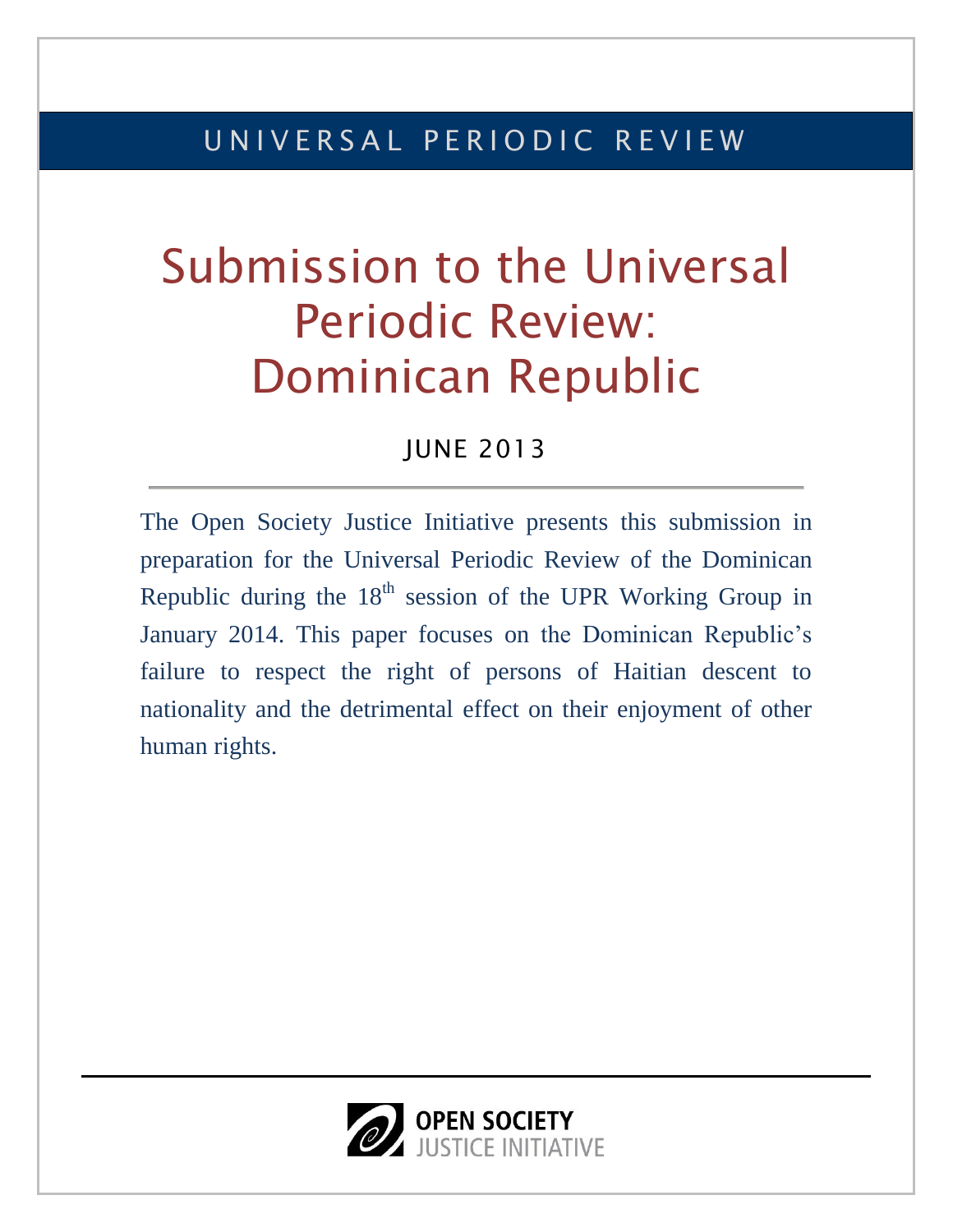# Executive Summary

The Open Society Justice Initiative presents this submission in preparation for the Universal Periodic Review of the Dominican Republic during the  $18<sup>th</sup>$  session of the UPR Working Group. This submission focuses on laws, official policies, and practices that discriminate against Dominicans of Haitian descent<sup>1</sup> in relation to their right to nationality, in violation of the Dominican Republic's human rights obligations.

The Dominican Republic was last reviewed under the UPR in December 2009. It received four recommendations from Canada, Spain, and the United States to bring its nationality laws in line with international standards and ensure that they are non-discriminatory, and to not retroactively deny citizenship or birth registration to Dominicans of Haitian descent. The Dominican Republic rejected all of these recommendations, claiming that the constitutional provisions on right to nationality were "not open to interpretation," and that, notwithstanding all evidence to the contrary, its laws were not applied retroactively.

In February 2013, the UN Committee on the Elimination of Racial Discrimination (CERD) examined the Dominican Republic's compliance with the International Convention on the Elimination of All Forms of Racial Discrimination (ICERD) and expressed concern about discrimination in nationality and birth registration policies.<sup>2</sup> The Committee also recommended that the government reform its nationality and birth registration laws and policies.

These laws and policies have not been amended as recommended by the UPR and CERD. To the contrary, they have been further entrenched in the Dominican legal system and even elevated to constitutional status. The Dominican Republic's nationality laws and policies continue to constitute impermissible discrimination against persons of Haitian descent and amount to significant and widespread breaches of the Dominican Republic's international human rights obligations under ICERD, the International Covenant on Civil and Political Rights and the Convention on the Rights of the Child.

The Open Society Justice Initiative promotes the rule of law through litigation, legal advocacy and reform of legal institutions aimed at enhancing the protection of human rights. Since 2005 the Justice Initiative has been systematically challenging the Dominican Republic's discriminatory nationality policies through documentation, litigation, advocacy and legal capacity development.

## Recommendations

We urge the members of the UPR Working Group to address the discriminatory nationality and birth registration laws and policies described in this submission during the review of the Dominican Republic. In particular, we urge members to recommend that the Dominican Republic: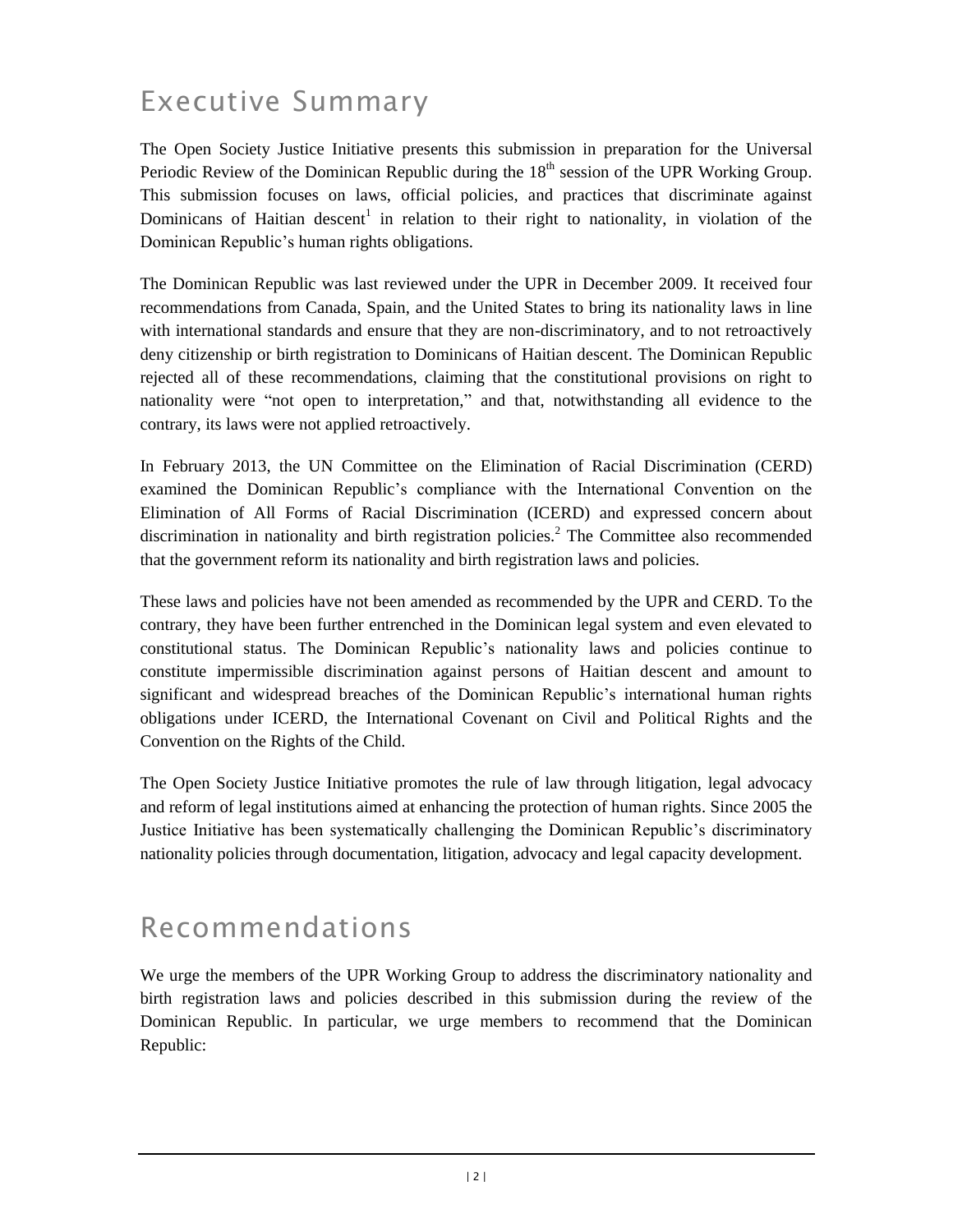- Review and amend the 2010 constitutional provisions regarding nationality as well as the 2004 General Law on Migration to ensure that they fully respect the principle of nondiscrimination, and ensure access to citizenship irrespective of a person's ethnicity or their parents' national origin. In particular, the government should review and amend
	- o Article 18 (3) of the Constitution, granting nationality to persons born on the territory, unless their parents are residing there illegally or are considered to be "in transit":
	- o Article 28 of the General Law on Migration, instructing non-resident women to register their children born on Dominican soil with the consulate of their nationality. It also requires health centres to provide a pink certification of birth (*constancia de nacimiento*), different from the white one assigned to all other children, to Dominican-born children of non-legally resident mothers. As well, the law obligates health centres to deliver the birth records of such children to the Central Electoral Board and the Foreign Ministry, to be recorded in a foreigners' book. Finally, the Central Electoral Board must notify the General Directorate for Migration of these births;
	- o Article 36 (10) of the General Law on Migration, providing that non-residents are considered persons "in transit" for the purposes of Article 11 of the Constitution.
- Cease retroactive application of the 2010 constitution and the 2004 General Law on Migration to strip Dominicans of Haitian descent of their nationality.
- Repeal Circular 17 and Resolution 12 and adopt and implement non-discriminatory birth registration and personal identification policies that ensure that all individuals born in the Dominican Republic receive the same proof of birth and non-discriminatory access to identity documents.
- Adopt, publicize, and implement transparent, non-discriminatory procedures with respect to birth registration and personal identification, and guarantee due process by including written notifications and records of investigations, written explanations for decisions given and opportunities for appeal. Provide training to all civil registry staff on such procedures, in particular, and on human rights principles, especially non-discrimination, in general.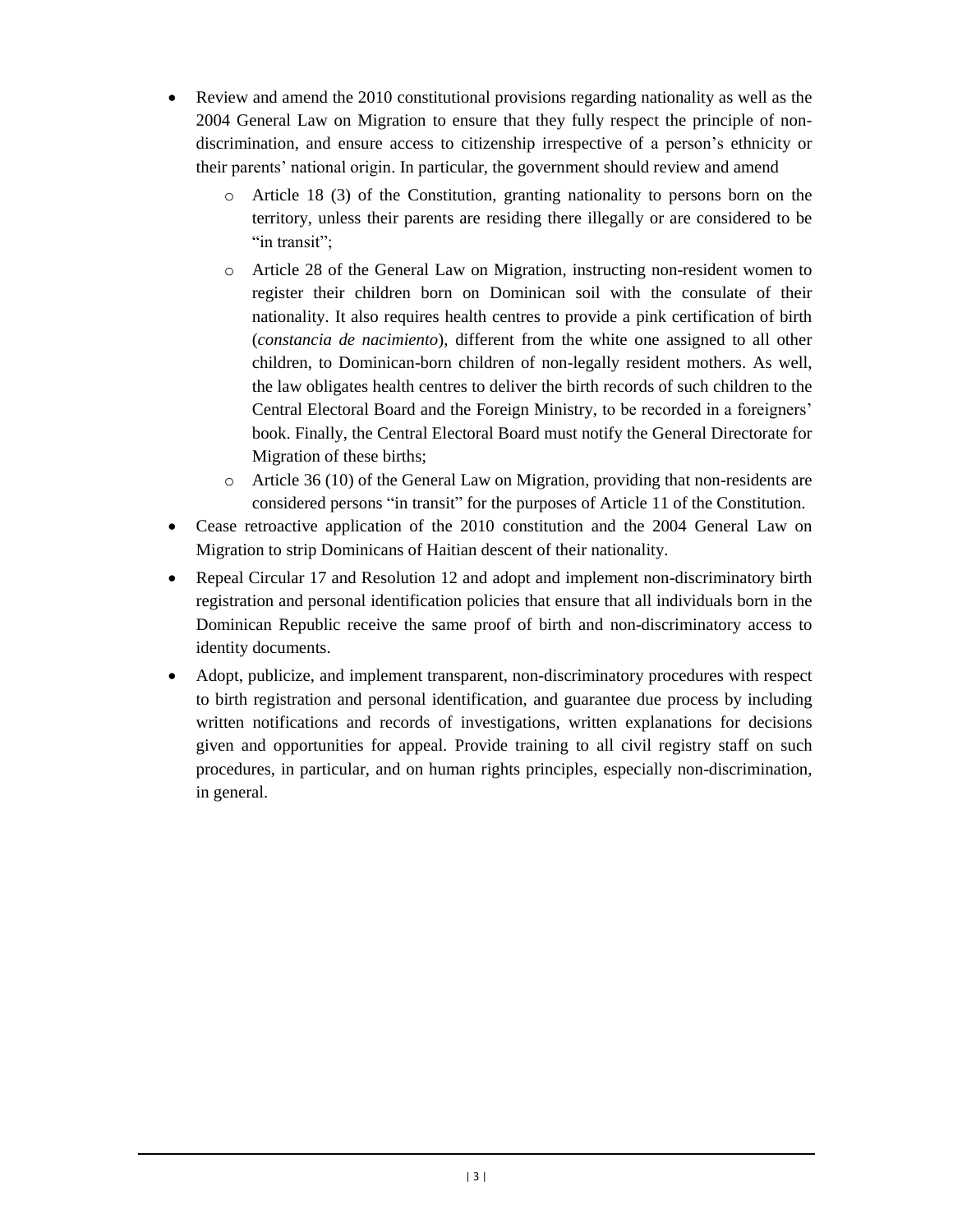### Discrimination in access to nationality against Dominicans of Haitian descent

A. Constitutional change entrenches discrimination against Haitian descendants in nationality matters

- 1. Since the last UPR in 2009, the situation concerning nationality for persons of Haitian descent has deteriorated. The Dominican government has exacerbated long-standing discrimination by instituting a series of legislative and administrative measures that negatively affect persons of Haitian descent in particular.
- 2. In the 2009 UPR review, several countries made recommendations relating to the Dominican Republic's outstanding violations of the rights to nationality, namely:
	- a. Canada: Ensure that appropriate legal frameworks are in place in line with the international conventions governing the issue of nationality. The Dominican Republic rejected this recommendation since nationality is already established in the Constitution and is "not open to interpretation";
	- b. Spain: Cancel all retroactive measures taken to replace the principle of jus soli with the principle of jus sanguinis for the acquisition of nationality. The Dominican Republic agreed that the law should not be retroactive, but disagreed that the Constitution was applied retroactively;
	- c. United States: Adopt measures to ensure that Dominican of Haitian descent are not denied citizenship or access to civil and birth registration procedures and are not arbitrarily subject to retroactive cancellation of birth and identity documents. The Dominican Republic did not accept this recommendation because it claimed application of the law was not retroactive.
- 3. In 2005, the Inter-American Court of Human Rights in the case *Dilcia Yean and Violeta*  Bosico v. Dominican Republic<sup>3</sup> found that the Dominican Republic applied its nationality and birth registration laws in a discriminatory manner and ordered it to reform its birth registration system to eliminate discriminatory elements, and to create an effective procedure to issue birth certificates to all children born on Dominican territory, regardless of their parents' migratory status. Rather than comply with this decision and the recommendations made in the context of the 2009 UPR to reform its nationality laws, the Dominican Republic has further entrenched its discriminatory policies.
- 4. The former constitution had guaranteed Dominican nationality to anyone born in the Dominican Republic with the limited exception of children of diplomats and children of parents who were "in transit".<sup>4</sup> In January 2010, the Dominican Republic adopted a significantly revised constitution<sup>5</sup> that further limited the pool of people entitled to Dominican nationality.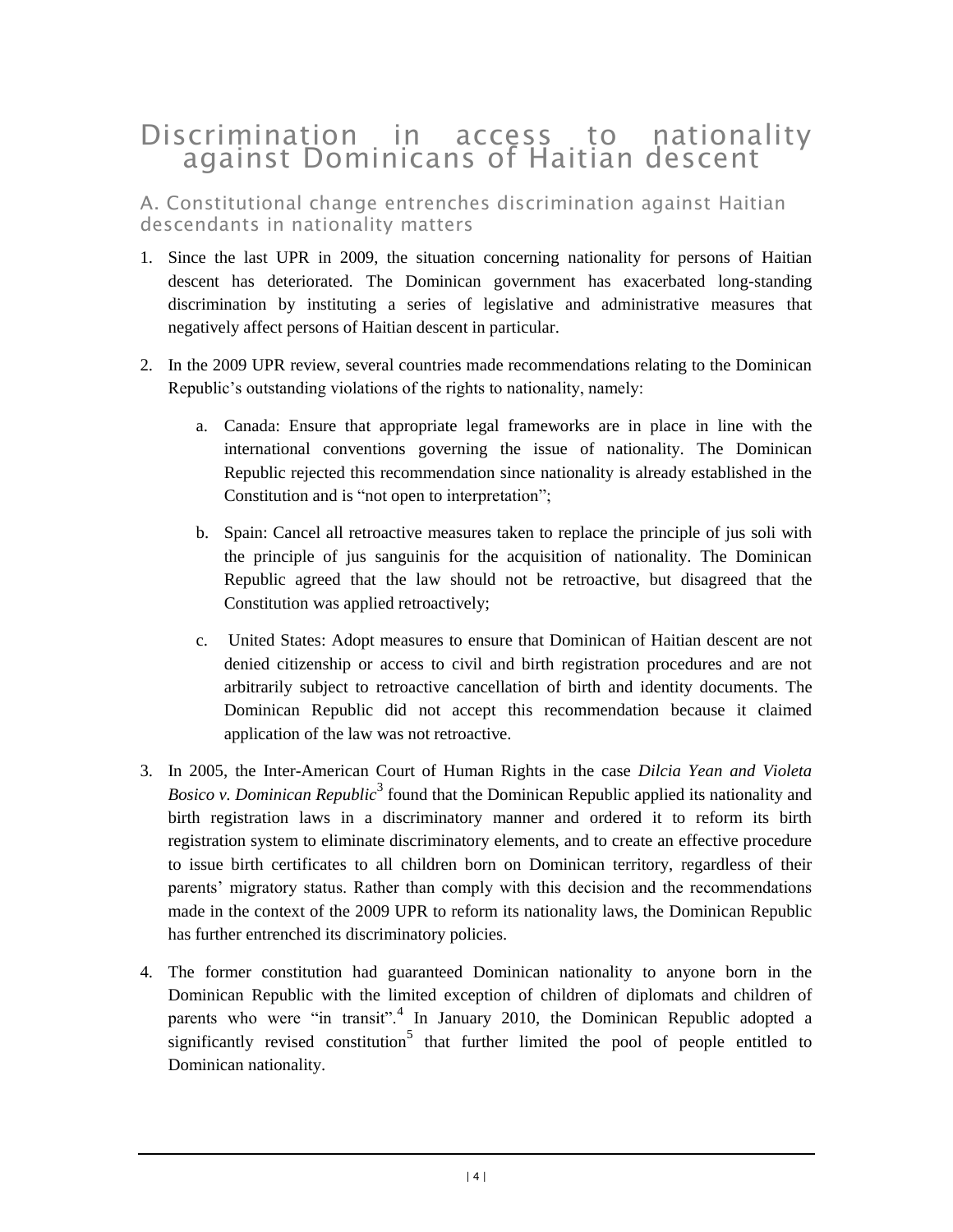- 5. Article 18(3) gives constitutional status to the language of the 2004 General Law on Migration (Law 285-04),<sup>6</sup> which limited the right to Dominican nationality to children of legal "residents".<sup>7</sup> As a result of the 2010 constitutional change, all children of "illegal residents" or "persons in transit" born on Dominican territory are now barred from acquiring Dominican nationality.
- 6. Dominicans of Haitian descent who have been denied formal recognition of their Dominican nationality (including many of those previously recognized and documented as Dominican nationals), are considered "illegal residents" under the 2010 constitution. As a result, their children have no constitutional right to Dominican nationality.<sup>8</sup>
- 7. Many of those born before the entry into force of the General Law on Migration and the new constitution have been stripped of their Dominican nationality through the government's retroactive application of the nationality restrictions imposed on "non-residents", contrary to the constitutional prohibition of retroactive application of laws.<sup>9</sup> Furthermore, persons unable to obtain personal documentation as a result of arbitrary and discriminatory practices are prevented from proving and formally claiming Dominican nationality under Article 18(2). The government argues that these persons never had a right to Dominican citizenship.<sup>10</sup>
- B. Continuing discriminatory birth registration policies and practices
- 8. Persons of Haitian descent find it increasingly difficult to obtain birth certificates for their children, required for accessing essential services including education and health care.
- 9. In the Dominican Republic, children of foreign mothers are provided with birth certificates of a different colour and inferior status to those given to Dominican mothers.<sup>11</sup> The General Law on Migration explicitly provides that children of "non-resident" mothers should receive *constancias de nacimiento* (certified birth documents provided by hospitals) "of a different type and color" (in practice, pink) than those given to "resident" mothers.<sup>12</sup> The pink documents prevent children from obtaining official birth certificates.
- 10. This birth registration regime continues the long-standing institutional discrimination in access to identity documents that proves the nationality and lawful residency of persons of Haitian descent.<sup>13</sup> As a result of this regime, many Dominicans of Haitian descent possess no valid identity documents even though they were born and have lived in the Dominican Republic their entire lives.<sup>14</sup> The lack of documentation bars them from registering the births of their children, perpetuating the denial of legal identity and rights across generations.
- 11. "Non-resident" mothers must register their children with the relevant embassy or consulate of a foreign government. Children of Haitian descent and their parents often have no meaningful link to Haiti as the parents often were born in the Dominican Republic or have lived there for many years.<sup>15</sup>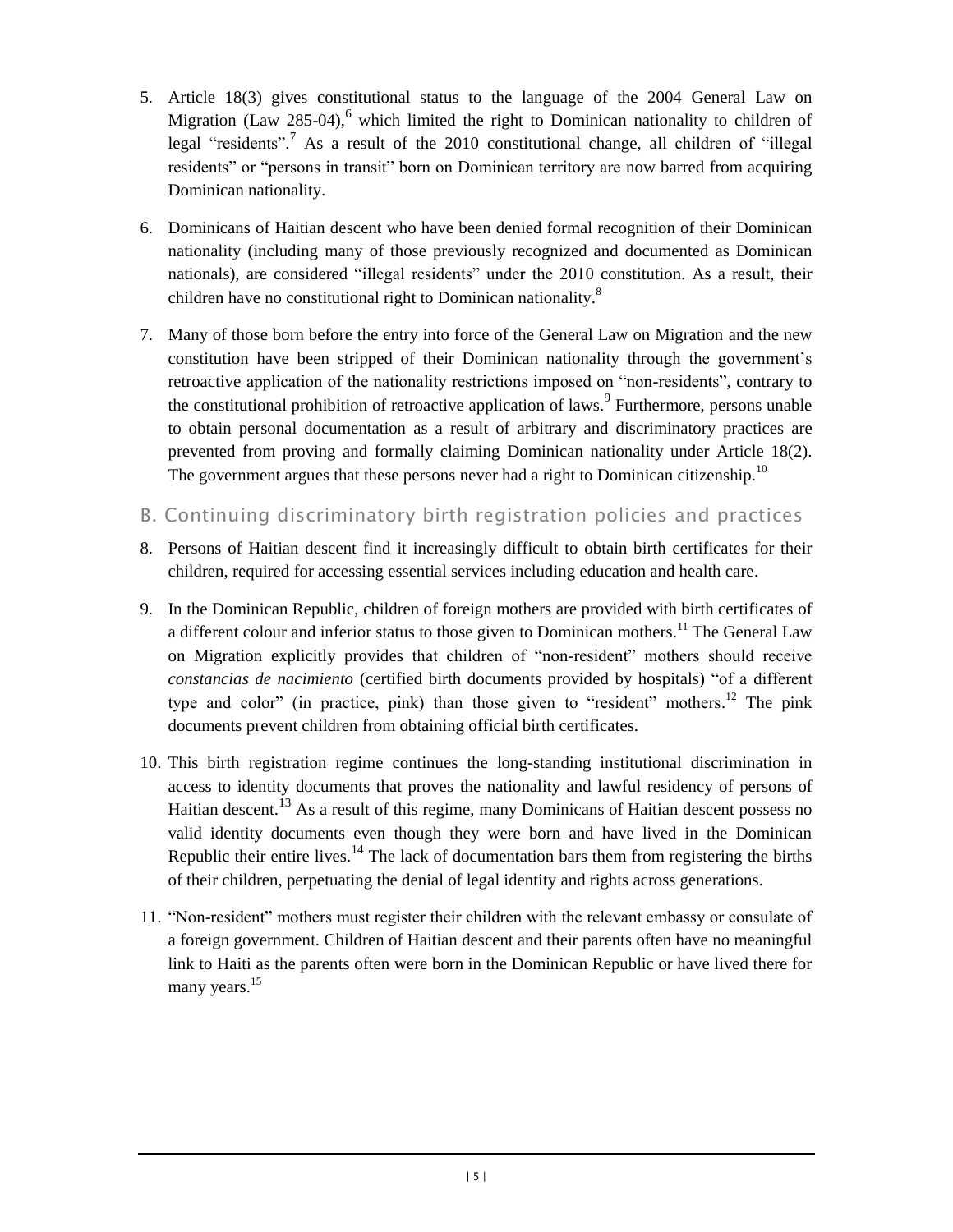#### A. Discriminatory denial of personal documents leads to further rights violations

- 12. Access to certified copies of birth certificates in the Dominican Republic is critically important, <sup>16</sup> as these documents are required to register for primary school or university, to obtain health care coverage, to apply for mandatory identity documents (*cédulas*), to get married, and to enjoy a host of other rights.
- 13. The Dominican Central Electoral Board (*Junta Central Electoral*, JCE) has issued internal memoranda effectively barring Dominicans of Haitian descent from obtaining certified copies of their birth certificates.<sup>17</sup> Circular No. 17 and Resolution 12-2007 ordered all civil registry officials to refrain from delivering, signing or copying "any identity documents to children of foreign parents who had received birth certificates under irregular circumstance". Officials generally interpret these as applying to individuals who had not proven their residency or legal status in the Dominican Republic at the time of the child's births. Such interpretation disproportionately affects Haitian migrants and their descendants, who frequently lack documentation of their legal status (including work visas) due to the informal manner in which many of them came to the Dominican Republic.
- 14. Since 2007, many Dominicans of Haitian descent in possession of state-issued birth certificates were unable to obtain the mandatory identity document for persons over 18 years, the *cédula de identidad y electoral*. <sup>18</sup> The JCE regularly claims as that their parents were "non-residents" at the time their births were registered, they never had the right to Dominican nationality.<sup>19</sup> This position, which constitutes an impermissible retroactive application of the recently introduced "non-resident" category, has severe implications for the enjoyment of the rights of many Dominicans of Haitian descent to education, to work, political participation, freedom of movement and access to justice.<sup>20</sup> For example, Dominicans of Haitian descent are unable to register the births of their own children, perpetuating the denial of their rights across generations. 21
- 15. Some Dominicans of Haitian descent have been explicitly denied identity documents because of their national background.<sup>22</sup> Civil registry officials also have admitted considering darker skin color, racial features, linguistic accents, and "Haitian-sounding names" to determine who might be carrying irregular or suspect documents. $^{23}$
- 16. Officially issued identity documents have been retroactively invalidated through administrative fiat. Commencing in 2012, the JCE has conducted administrative "denationalizations" removing the records of people, including children, who were registered years ago in the Dominican birth registry and transferring them to registration books for foreigners.<sup>24</sup>
- 17. Dominicans of Haitian descent whose identity documents have been denied or withdrawn are left in legal limbo, unable to enjoy their fundamental rights because they cannot prove their nationality or exercise the rights inherent in Dominican citizenship.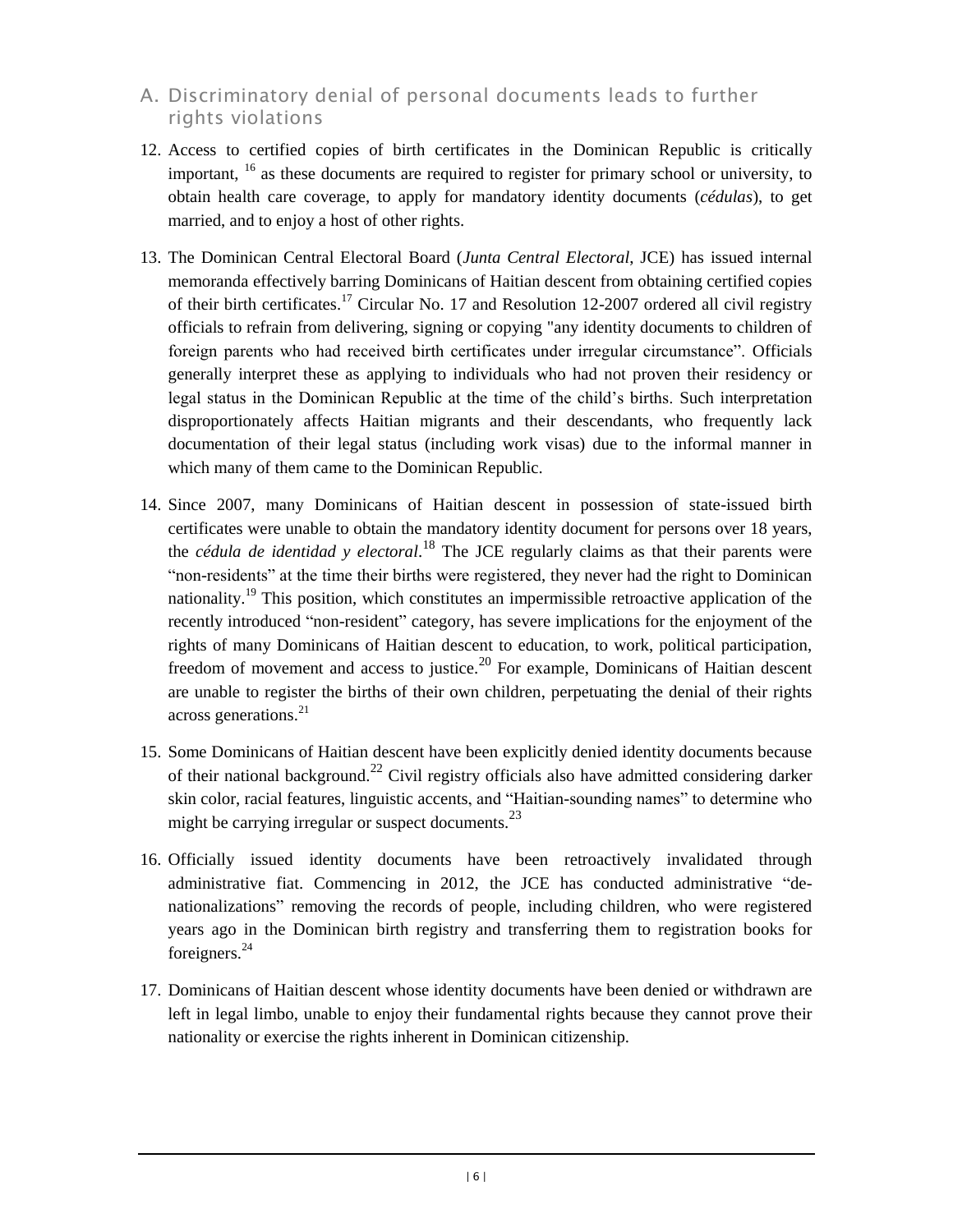# The Dominican Republic's Continued Failure to Meet its Human Rights Obligations

#### A. Violations of the right to nationality

- 18. The right to a nationality without discrimination is protected under the International Covenant on Civil and Political Rights Article 24, para. 3 read with Article 2, the Convention on the Rights of the Child Article 7 read with Article 2, and the Convention on the Elimination of Racial Discrimination Article 5, d), iii). CERD has affirmed that states have an obligation to "[e]nsure that particular groups of non-citizens are not discriminated against with regard to access to citizenship or naturalization".<sup>25</sup>
- 19. In adopting the revised constitution and implementing the General Law on Migration and Circular No. 17 and Resolution 12 to disproportionately affect persons of Haitian descent on the basis of their national origin, the Dominican Republic violates these individuals' right to nationality.
- 20. Many children of Haitian descent cannot obtain official birth certificates, even where their parents' Dominican nationality has been recognized. As birth registration is a prerequisite for recognition of Dominican nationality, their right to nationality is violated on a discriminatory basis. The refusal to issue mandatory identity documents (*cédulas*) to adult Dominicans of Haitian descent also violates the right to nationality, as these documents constitute the only proof of Dominican nationality for those over the age of 18.
- 21. The practices that have barred Dominicans of Haitian descent from obtaining official identity documents on discriminatory grounds such as skin color, surname, or national origin effectively deprive them of nationality.
- B. Related violations of economic, social and cultural rights
- 22. Article 5(e) of ICERD obligates all States Parties to guarantee without distinction as to race, color, or national or ethnic origin a number of economic and social rights, including the right to education; public health, medical care, social security and social services; and work.
- 23. Dominicans of Haitian descent without birth certificates or mandatory identity documents (*cédulas*) are unable to attend school or obtain any kind of secondary education. Although recent legislation<sup>26</sup> guarantees all children the right to primary education, several government officials have publicly stated that they will prevent any "Haitian" child from enrolling in Dominican schools<sup>27</sup>
- 24. Children who have been denied birth certificates can access neither public nor private health care, as a certified copy of a birth certificate is required for all health care coverage. Proof of Dominican nationality is also required to access social security and social services schemes. Consequently, deprivation of the proper documentation results in violations of right to health care and to social security and social services for many Dominicans of Haitian descent.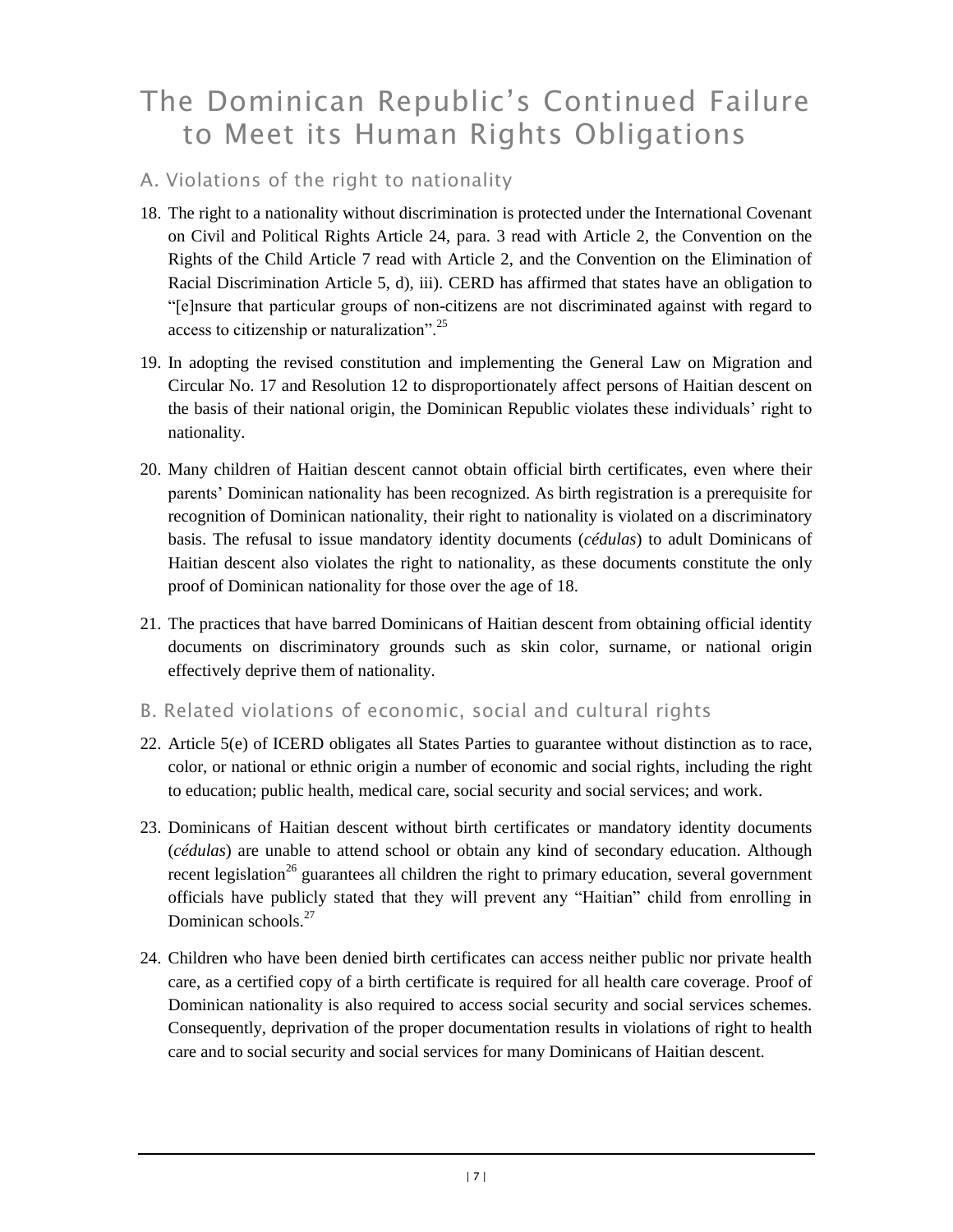- 25. Many Dominicans of Haitian descent have to work in the informal sector, as their lack of a *cédula* renders them ineligible for jobs in the formal economy. The jobs they obtain are often low-paying and do not qualify for protection under Dominican labor laws, resulting in violations to various rights related to work and employment.
- C. Related violations of civil and political rights
- 26. ICERD and the ICCPR obligate States parties to guarantee the right of everyone, without distinction as to race, color, or national or ethnic origin, to equality before the law in the enjoyment of a number of civil and political rights.<sup>28</sup> Discrimination against Dominicans of Haitian descent in access to nationality and identity documents prevents them from enjoying these civil rights.
- 27. Dominicans of Haitian descent without a *cédula* cannot travel freely within the country, and absent proof of lawful residence in the Dominican Republic, they risk being deported.<sup>29</sup> *Cédulas* and, in the case of Dominicans of Haitian descent, birth certificates, are also required to obtain a Dominican passport.<sup>30</sup> Furthermore, *cédulas* are required to get married, to own property, and to receive inheritances. Dominicans of Haitian descent without *cédulas* are prevented from enjoying these rights.
- 28. All Dominicans must present a valid *cédula* to vote in local and national elections. Denied this document by the government on discriminatory grounds, many adult Dominicans of Haitian descent are unable to enjoy the right to political participation. <sup>31</sup> Those whose *cédula* applications have been denied have neither been able to participate in recent elections, nor present their candidature.<sup>32</sup> Political exclusion is likely to surge in the coming years as an increasing number of Haitian descendants are barred from obtaining the necessary documents.
- 29. ICCPR Article 16 requires that "everyone shall have the right to recognition everywhere as a person before the law." Many Dominicans of Haitian descent with valid *cédulas* and passports obtained before 2004 will be unable to renew or replace them, without access to certified birth certificate copies. Without these documents, they will be unable to prove their nationality or exercise the rights inherent to Dominican citizenship, leaving them effectively stateless.

#### D. Right to a remedy

30. Domestic courts of first instance in the Dominican Republic have found denials of requests for identity documents to be unlawful in some cases. However, the JCE has not complied with these rulings and has appealed these decisions. In 2011, the Supreme Court upheld Circular 17 and the JCE's actions in a case concerning its refusal to issue a certified copy of a birth certificate to Emildo Bueno, a Dominican of Haitian descent.<sup>33</sup> The Court refused to hear the appeal and held that the JCE is authorized to implement any administrative measures it deems necessary to oversee the Civil Registry and implement the laws, specifically the 2004 General Law on Migration. The ruling has effectively eliminated the possibility of judicial review of the JCE's decisions, in violation of the right to an effective remedy.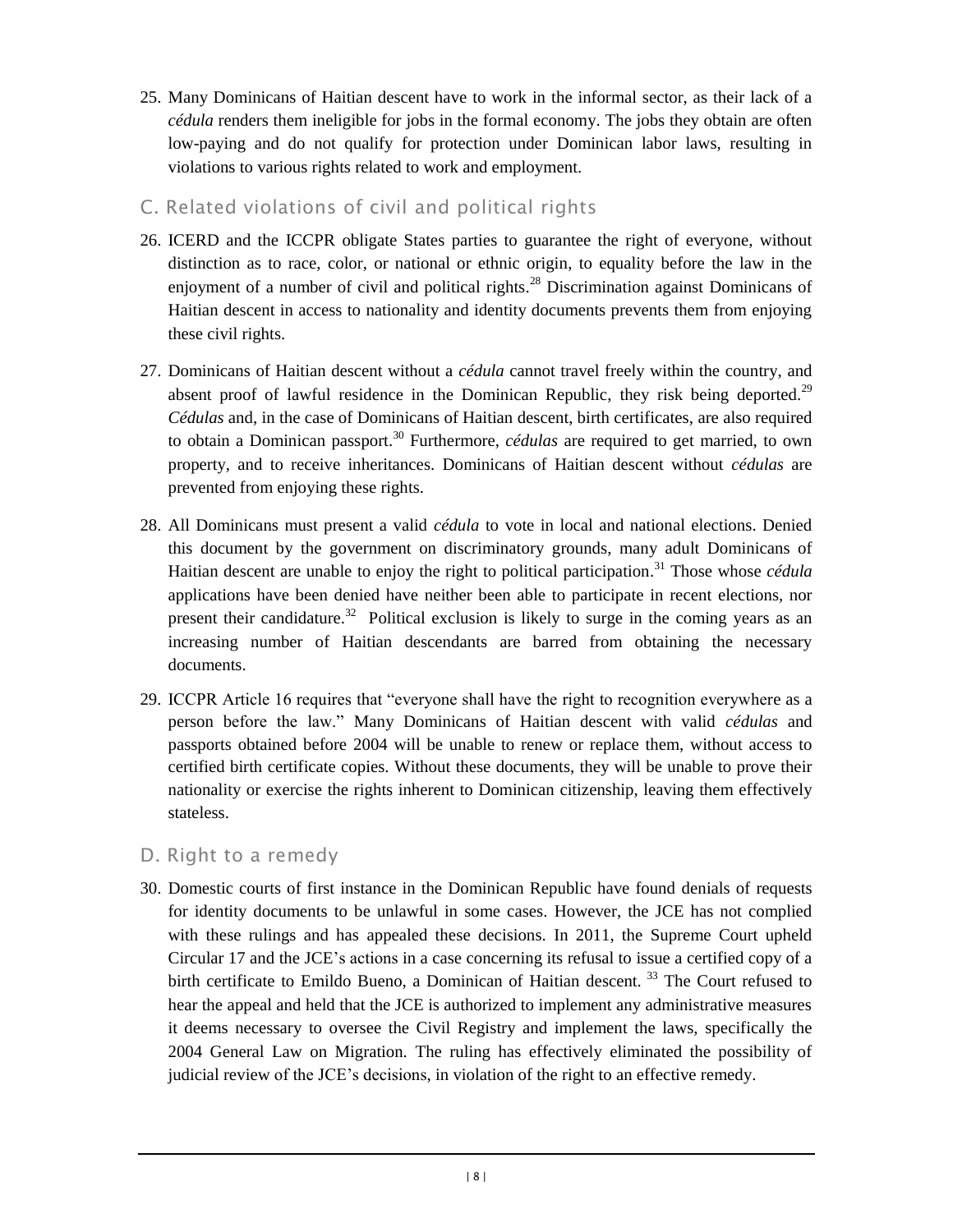$\overline{a}$ 

<sup>3</sup> In 2005, the Inter-American Court of Human Rights issued a landmark judgment against the Dominican Republic affirming that these polices discriminated against Dominicans of Haitian descent and left them vulnerable to statelessness. The case was brought by two young girls of Dominican descent who were denied Dominican birth certificates even though their mothers were born in the Dominican Republic and possessed valid *cédulas*. In its judgment, the Inter-American Court found that the Dominican Republic was misapplying the "in transit" constitutional exception to deprive children of Haitian descent of their right to Dominican nationality, making them vulnerable to statelessness. The court ordered the State not to adopt arbitrary rules that ignore the enduring links that long term migrants develop with the country, noting that "to consider that a person is in transit, irrespective of the classification used, the State must respect a reasonable temporal limit and understand that a foreigner who develops connections in a State cannot be equated to a person in transit" (para. 157). The court made clear that the migratory status of parents could not be transmitted to children born on national territory and must never constitute justification for depriving a person of the right to nationality (para. 156). The court recognized that although states enjoy wide discretion in determining who has the right to be a national, its regulations cannot be discriminatory or have discriminatory effects on particular groups of people (para. 141). *Dilcia Yean and Violeta Bosico v. Dominican Republic,* Judgment of September 8, 2005, Inter-Am Ct. H.R. (Ser. C), No. 130 (2005).

<sup>4</sup> According to the Immigration Act No. 95 of April 14, 1939 and the Immigration Regulation No. 279 of May 12, 1939, which were until August 2004 the applicable migration regulations, foreigners "in transit" were those who entered the Dominican Republic with the principal objectives of traveling to another destination, those engaging in business or leisure activities, and diplomats. According to statements made by the Dominican Republic before the passage of the 2004 General Law on Migration, "A period of 10 days will be considered ordinarily sufficient to pass through the Republic" See: UN Human Rights Committee, *Consideration of Reports Submitted by States Parties under Article 40 of the Covenant: Dominican Republic 27/04/2000*, UN Doc. CCPR/C/DOM/99/3.para 18 and *Follow-up State Reporting: Action by State Party: Dominican Republic*, UN Doc. CCPR/CO/71/DOM/Add.1(2002), para. 57.  $5$  The full text of the new constitution is available a[t http://www.suprema.gov.do/codigos/Constitucion.pdf.](http://www.suprema.gov.do/codigos/Constitucion.pdf)

<sup>6</sup> The full text of the General Law on Migration no. 285-04 (*Ley General de Migración* No. 285-04*)* was published in the *Gaceta Oficial* on August 27, 2007. It is available (in Spanish) a[t http://ww.seip.gov.do/cnm.php.](http://ww.seip.gov.do/cnm.php) 

 $^7$  Article 18 of the new constitution identifies as Dominican citizens: (1) The children of Dominican mothers or fathers; (2) Those who enjoyed Dominican nationality prior to the entry into force of this Constitution; (3) Persons born on national territory, with the exception of the sons and daughters of foreign members of diplomatic and consular delegations, and foreigners who find themselves in transit or reside illegally on Dominican territory. Foreigners shall be considered as being in transit as defined in Dominican laws; (4) Persons born abroad to Dominican mothers or fathers, regardless of having acquired, by virtue of their place of birth, a different nationality than their parents. Having reached the age of 18, they may express their will, to the competent authority, to assume dual nationality or renounce one of them; (5) Whoever marries a Dominican, as long as they opt for their spouse's nationality and meet the requirements established by law; (6) Naturalized persons, in accordance with the conditions and formalities required by law.

<sup>8</sup> On June 1, 2011, the president of the JCE was asked about the thousands of Dominicans of Haitian descent who are being left without documents due to Resolution 12 and he answered that the JCE was simply applying the Constitution. For the full interview please see*: La JCE no cede en caso de hijos de haitianos nacidos en RD que reclaman nacionalidad*, Lisette Rojas. June 1, 2011, Acento.com.do, [http://www.acento.com.do/index.php/news/3485/56/La-](http://www.acento.com.do/index.php/news/3485/56/La-JCE-no-cede-en-caso-de-hijos-de-haitianos-nacidos-en-RD-que-reclaman-nacionalidad.html)[JCE-no-cede-en-caso-de-hijos-de-haitianos-nacidos-en-RD-que-reclaman-nacionalidad.html.](http://www.acento.com.do/index.php/news/3485/56/La-JCE-no-cede-en-caso-de-hijos-de-haitianos-nacidos-en-RD-que-reclaman-nacionalidad.html) Please also see: *La Suprema entiende que la Junta actuó en base a las disposiciones legales de la Constitución*. November 30, 2011, Diario El Día, [http://www.eldia.com.do/nacionales/2011/11/30/68965/La-Suprema-Corte-de-Justicia-valida-circular](http://www.eldia.com.do/nacionales/2011/11/30/68965/La-Suprema-Corte-de-Justicia-valida-circular-de-la-Junta-Central-Electoral)[de-la-Junta-Central-Electoral.](http://www.eldia.com.do/nacionales/2011/11/30/68965/La-Suprema-Corte-de-Justicia-valida-circular-de-la-Junta-Central-Electoral)

<sup>9</sup> According to Article 47 of the 1999 Dominican constitution, Dominican laws can only be applied prospectively. Furthermore, "in no case may the law or [any other] public power affect or alter the juridical security derived from situations established under previous legislation." Article 110 of the January 26, 2010 constitution upholds this prohibition.

<sup>10</sup> In a lawsuit challenging these discriminatory practices filed by a victim, the Dominican Central Electoral Board stated the following: "[T]he birth certificate of [...] was registered in a fraudulent manner because she is not Dominican but Haitian as she is the daughter of Haitian parents who arrived in the country on a visa and then fell into the "transit" category. Her birth registration is therefore an act contrary to the Constitution, and as such, it should be annulled." Supplementary brief filed on November 30, 2010 by the Central Electoral Board before the Civil and Commercial Court of the First Judicial District of San Pedro de Macoris regarding the *amparo* filed on November 15, 2010 by Ana Maria Belique.

<sup>1</sup> In this submission we use the term "Dominicans of Haitian descent" to refer to descendants of Haitian migrants born in the Dominican Republic who worked and settled in the country throughout the  $20<sup>th</sup>$  and 21th century.

 $2^2$  Concluding observations on the thirteenth and fourteenth periodic reports of the Dominican Republic, adopted by the Committee at its eighty-second session, 19 April 2013, CERD/C/DOM/CO/13-14, paras. 18-20.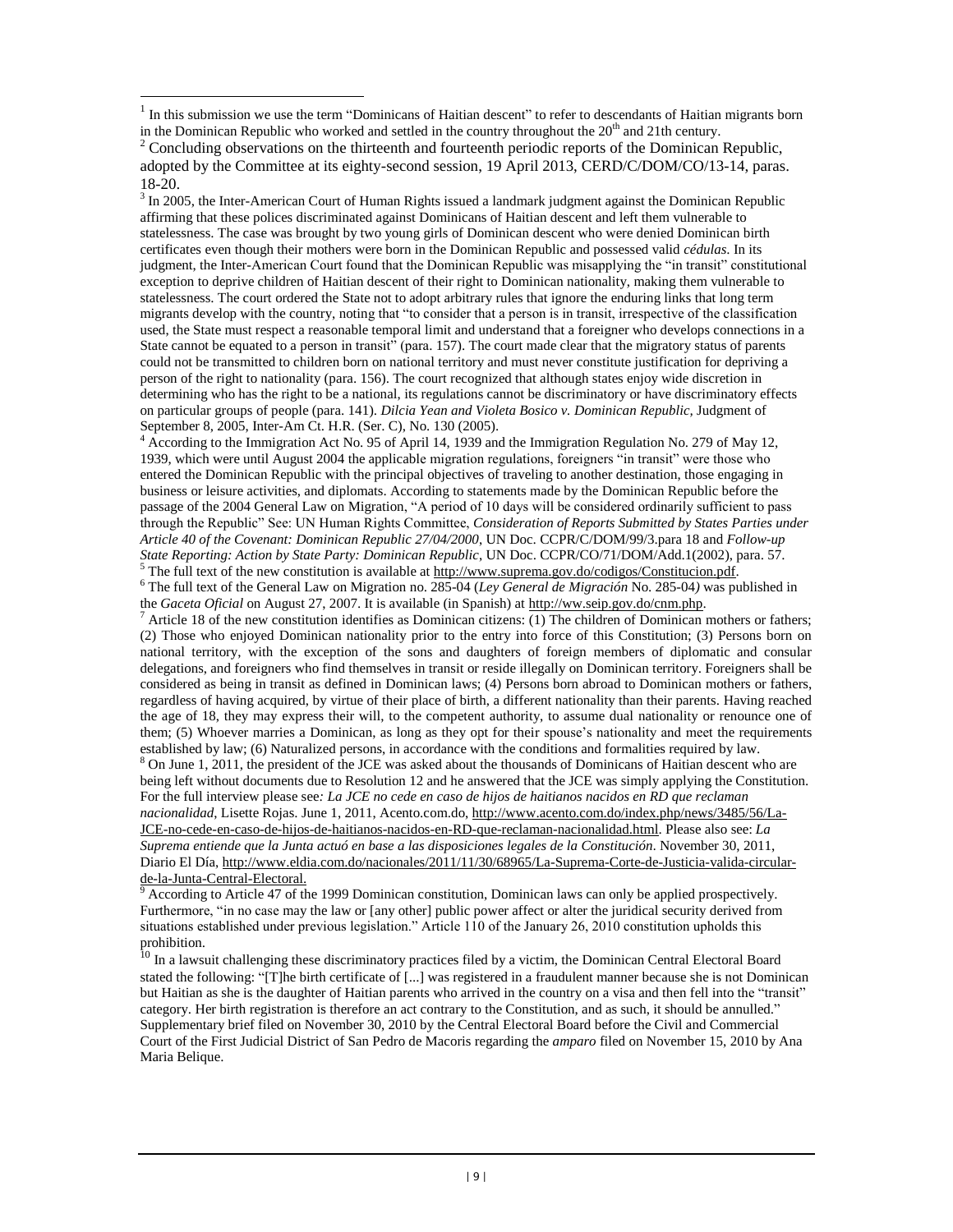<sup>11</sup> UN Committee on the Elimination of Racial Discrimination, *Concluding Observations of the Committee on the Elimination of Racial Discrimination: Dominican Republic*, UN Doc. CERD/C/DOM/CO/12, May 16, 2008, para. 16. <sup>12</sup> General Law on Migration No. 285-04, Article 28, enacted on August 15, 2004.

 $\overline{a}$ 

<sup>13</sup> For the most recent findings of international human rights monitoring bodies, please see: UN Human Rights Council, *Report of the Special Rapporteur on contemporary forms of racism, racial discrimination, xenophobia, and related intolerance, Doudou Diène¸ and the Independent Expert on minority issues, Gay McDougall: Mission to the Dominican Republic*, UN Doc. A/HRC/7/19/Add.5, A/HRC/7/23/Add.3, March 18, 2008; Committee on the Rights of the Child, *Concluding Observations: Dominican Republic*, UN Doc. CRC/C/DOM/CO/2, February 11, 2008, para. 126, wherein the Special Rapporteur and Independent Expert issued a joint recommendation that the Dominican Republic "appropriately implement the law in a manner that protects the right to non-discrimination enjoyed by every person within Dominican territory and the imperative to avoid statelessness"; UN Committee on the Rights of the Child, *Concluding Observations: Dominican Republic*, UN Doc. CRC/C/DOM/CO/2, February 11, 2008, para. 40, where the Committee "encourage[d] the State party to adopt a procedure to require nationality which is applied to all children born in the Dominican Republic in a non-discriminatory manner and to make sure that no child becomes stateless;" UN Committee on the Elimination of Racial Discrimination, *Concluding Observations of the Committee on the Elimination of Racial Discrimination: Dominican Republic,* UN Doc. CERD/C/DOM/CO/12, May 16, 2008, wherein the Committee "strongly recommend[ed] the State party to take appropriate measures to guarantee respect for the principle of non-discrimination in children's access to nationality." The Committee also urge[d] the State party to take immediate steps, including the removal of administrative obstacles, to issue all Dominicans of Haitian descent with identity documents;" Human Rights Council, *Report of the Working Group on the Universal Periodic Review: Dominican Republic*, UN Doc A/HRC/13/3, January 4, 2010, para. 53, where Working Group members recommended that that the Dominican Republic "[a]dopt measures to ensure that Dominicans of Haitian descent are not denied citizenship or access to civil and birth registration procedures and are not arbitrarily subject to retroactive cancelation of birth and identity comments and that it "[a]pply consistent and non-discriminatory citizenship policies and practices"; UN Human Rights Committee, *Concluding Observations of the Human Rights Committee: Dominican Republic,* UN Doc. CCPR/C/DOM/CO/5, April 19, 2012, para 22, wherein the Committee expressed concern "at reports that the 2004 General Migration Act has been applied retroactively in a number of cases in which recognition of the Dominican nationality of Dominican adults of Haitian origin has been withdrawn because their parents were "in transit" at the time of their birth, regardless of the duration of their stay in the country." The Committee also regretted "the serious consequences of this situation in terms of the affected persons' access to education, justice, employment, housing, health services and to all the civil and political rights related to migration status and nationality." <sup>14</sup> Human Rights Watch, "Illegal People: Haitians And Dominico-Haitians In The Dominican Republic", April 2002 Volume 14, Number 1 (B), www.hrw.org/reports/2002/domrep/; Amnesty International, *Dominican Republic: A life in transit - The plight of Haitian migrants and Dominicans of Haitian descent, Amnesty International*, March 2007, [www.amnesty.org/en/report/info/AMR27/001/2007.](file:///C:/Users/AppData/Local/AppData/Local/Microsoft/Local%20Settings/Local%20Settings/Temporary%20Internet%20Files/Local%20Settings/Temporary%20Internet%20Files/OLK9F/www.amnesty.org/en/report/info/AMR27/001/2007)

<sup>15</sup> According to Haitian law, children born to Haitian nationals outside Haiti and who were not declared by the parents before Haitian authorities within three years after their birth or who accepted another nationality have no direct access to Haitian nationality. They must first establish residency in Haiti before being recognized as Haitian nationals. As a result, the Dominican Republic's retroactive de-nationalization of these persons makes them stateless and this status will be inherited by their children. Please see Articles 11, 12.1 13a of the Haitian constitution. <sup>16</sup> Law 659 of 1955 on Civil Acts, Article 31.

<sup>17</sup> Under current Dominican law, all holders of civil registry documents have unfettered and automatic right of access to these documents. See Law 659 of 1955 on Civil Status Acts, Article 31.

<sup>18</sup> Upon reaching 18 years of age, all Dominican nationals must apply for a *cédula de identidad y electoral*. In order to obtain a *cédula,* applicants must first present a certified copy of their birth certificate issued by the JCE specifically for the purposes of applying for a *cédula*. Possession of a valid *cédula* is mandatory under law and persons unable to present one risk fines, imprisonment, and even deportation. For adult Dominicans, *cédulas* are a necessary prerequisite for enjoying a wide variety of civil, political, social and economic rights. *Cédulas* are required to vote and to run for political office, to register for university education, to pay into the Dominican social security system, to open a bank account and acquire or transfer property, to apply for a passport, to make a sworn statement before the judicial system, to get married or divorced, and to register the birth of one's children.

<sup>19</sup> When *cédula* applications are rejected, it is done orally, rather than in writing; in a public place; and in an informal, often derogatory fashion. Interviews with several Dominicans of Haitian descent whose *cédula* applications have been denied show that most have been instructed to come back only when their parents' migration status is "sorted out" – presumably, when their parents' migration status has been regularized, leaving them in a legal limbo as for most, this is a requirement almost impossible to fulfill.

<sup>20</sup> See Human Rights Watch, "*Illegal People: Haitians and Dominico-Haitians in the Dominican Republic"*, 2002. <sup>21</sup> Enforcing a 1994 law, civil registries now require all parents over the age of 18 to present a valid *cédula* in order to obtain a birth certificate for their children.

 $^{22}$  The Justice Initiative has on file an example of a copy of Circular 17 where the phrase "foreign parents" has been replaced with "Haitian parents."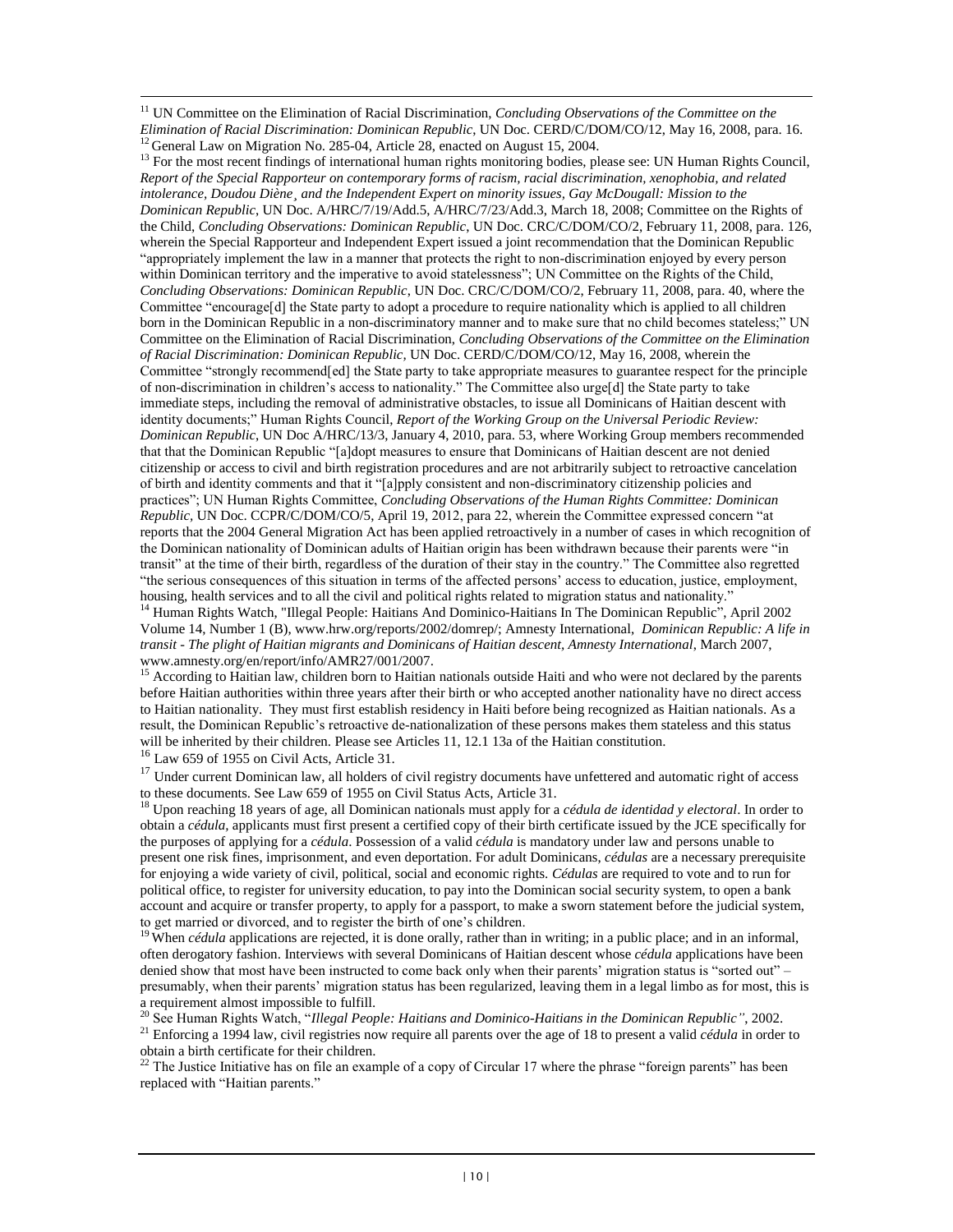<sup>23</sup> Justice Initiative interview with an administrative assistant at a civil registry office in Puerto Plata, Dominican Republic, August 24, 2007 who admitted that she determined who was born to foreign parents "by the physical traits of the person, the manner of talking." Please also see a report published by Centro Bono on the effects of Resolution 12 on Dominicans of Haitian descent. *Vidas Suspendidas,* November 2011. Available at: *[http://catunescopucmm.org/unesco\\_files/pdf/Vidas\\_Suspendidas.pdf.](http://catunescopucmm.org/unesco_files/pdf/Vidas_Suspendidas.pdf)* 

 $\overline{a}$ 

<sup>24</sup> JCE, Directive for the application of Resolution No. 02-2007 of April 18, 2007, for the registration of children of foreigners born after the entry into force of the Migration Law 285-04 and the creation of a special book for those born prior to its entry into force, see paragraph 4. (*Instructivo para la aplicación de la resolución No. 02-2007 del 18 de abril del 2007, para el registro de los hijos de extranjeros nacidos con posterioridad a la ley de migración 285-04 y la habilitación de un libro especial para aquellos nacidos con anterioridad a dicha ley*, *abril 28, 2011*).

<sup>25</sup> Committee on the Elimination of Racial Discrimination, *General Recommendation No.30: Discrimination Against Non Citizens,* October 1, 2004, para. 13.

<sup>26</sup> Ministry of Education. Circular No. 18, July 27, 2011 in which the Ministry ordered all educational centers to accept all children up to  $8<sup>th</sup>$  grade even in cases where they lack identity documentation.

<sup>27</sup> *"Director regional de Educación niega que autorizara inscribir los haitianos ilegales",* El Diario Digital, August 2, 2007, [\(www.diariodigital.com.do/?module=displaystory&story\\_id=18562&format=html\)](file:///C:/Users/AppData/Local/AppData/Local/Microsoft/Local%20Settings/Local%20Settings/Temporary%20Internet%20Files/Local%20Settings/Temporary%20Internet%20Files/OLK9F/www.diariodigital.com.do/%3fmodule=displaystory&story_id=18562&format=html).

 $2<sup>28</sup>$  States Parties to ICERD must guarantee the right of everyone, without distinction as to race, color, or national or ethnic origin to equality before the law in the enjoyment of the following rights: the right to freedom of movement and residence within the border of the State (Article  $5(d)(i)$ ); the right to leave any country, including one's own, and return to one's country (Article  $5(d)(ii)$ ); the right to marriage and choice of spouse (Article  $5(d)(iv)$ ); the right to own property alone as well as in association with others (Article  $5(d)(v)$ ); and the right to inherit (Article  $5(d)(vi)$ ).

<sup>29</sup> Massive deportations of Haitian migrants and Dominicans of Haitian descent have always been a serious issue in the Dominican Republic. In July 2012, the Inter American Commission on Human Rights submitted the case of Benito Tide Mendez et al. v. Dominican Republic to the jurisdiction of the Inter-American Court because of the need to obtain redress for the victims, the seriousness of the violations, and the failure of the State to implement the recommendation. The case concerns the arbitrary detention and summary expulsion of Benito Tide Méndez, a Dominican of Haitian descent with proof of Dominican nationality, and other Dominican nationals, as well as several Haitian long-term residents, from the Dominican Republic. The Commission found "…that phenotypical characteristics and skin color were decisive factors when individuals were selected for detention and subsequent expulsion, indicating a pattern of discrimination regarding these persons". Full report available at: [www.oas.org/en/iachr/.../12.271NdeREng.doc](http://www.oas.org/en/iachr/.../12.271NdeREng.doc).

 $30$  Emildo Bueno v. the Dominican Republic (P 816-10), a petition filed in June of 2010 by OSJI and CEJIL with the Inter-American Commission on Human Rights, is a case in point. Emildo Bueno, born in the Dominican Republic to Haitian parents, had been officially recognized as a Dominican national since his birth, at which time he was issued a Dominican birth certificate and subsequently his Dominican nationality was confirmed through the issuance of a *cédula de identidad y electoral* and Dominican passport. In 2007, Mr. Bueno sought a certified copy of his birth certificate required for his application for permanent residency in the United States. On the basis of Circular 17, the Dominican civil registry denied him copies of those documents. Although the U.S. government granted him permanent residency and he is currently residing in the United States, his Dominican passport is due to expire shortly, in which case he will be unable to travel abroad. For more information, please see [http://www.opensocietyfoundations.org/litigation/bueno-v-](http://www.opensocietyfoundations.org/litigation/bueno-v-dominican-republic) $\frac{\text{dominican-republic}}{31 \text{ places}}$ 

<sup>31</sup> Please see the Final Statement of the Electoral Observation Mission of the OAS in the Dominican Republic, in which the mission stated: "Likewise, the Mission is concerned by some complaints related to the recognition of the right to vote of Dominican citizens of Haitian descent", and it recommended: "[To] take the pertinent measures to protect the right of participation of all the people born in the territory of the Dominican Republic". Available at: [http://www.oas.org/en/media\\_center/press\\_release.asp?sCodigo=E-184/12.](http://www.oas.org/en/media_center/press_release.asp?sCodigo=E-184/12)

 $\frac{32}{2}$  Since these policies have been in place, the Dominican Republic has held two presidential elections: May 2008 and May 2012.

<sup>33</sup> *Tercera Sala de la Suprema Corte de Justicia de la República Dominicana*, Decision to reject the third opinion recourse submitted by Emildo Bueno Oguis, No. 003-208-01043, November 2, 2011 available at http://www.suprema.gov.do/PDF\_2/sentencias\_destacadas/2011/Emildo\_Bueno\_Oguis\_JCE.pdf